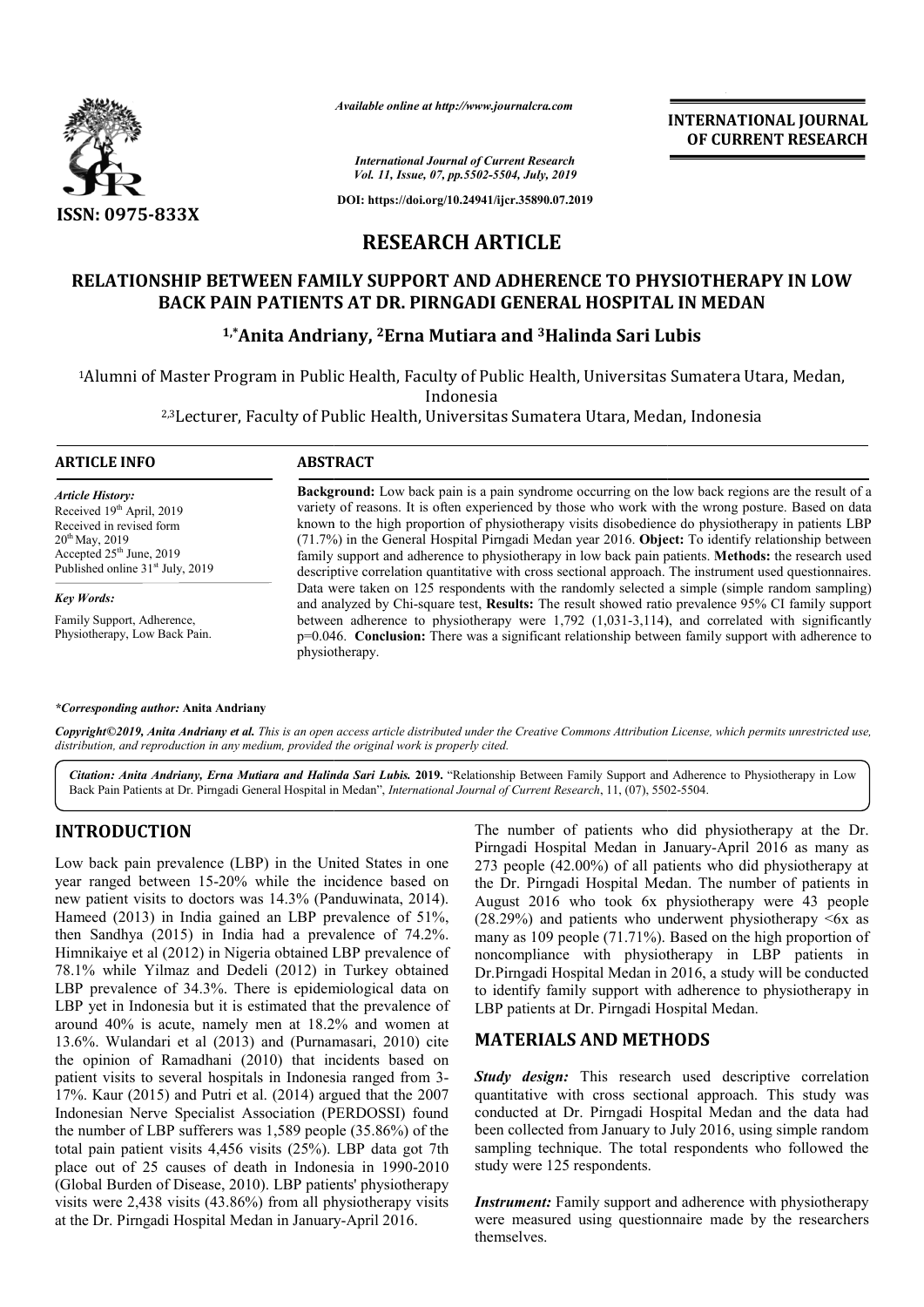The family support questionnaire had been tested with the result of validity and reliability ie 0.361 – 0.903. Adherence with physiotherapy questionnaire had been tested with the result of validity and reliability ie 0.361 – 0.874.

*Data analysis:* The relationship between variables examined with bevariate data analysis using chi-square test.

## **RESULTS**

Table 1. show that the results of the family variables were found that out of 94 LBP patients who lacked family support there were 72 patients (76.6%) who did not comply with physiotherapy while 22 patients (23.4%) obediently did physiotherapy.

Factors related to medication adherence are individual sufferers, social support, support from health workers and family support. Support from the family plays a role as a factor that can affect patient compliance in taking medication regularly. The presence and attitude of the closest person to the patient can affect the response to pain. Patients who experience pain often depend on family members or close friends to get support, assistance or protection. Although pain is still felt, the presence of the closest person can minimize feelings of loneliness and fear. Family support is very important to help patients recover to their original state and there is a relationship with the compliance of LBP patients for treatment (Chaira, 2016)

**Table 1. Relationship Between Family Support and Adherence to Physiotherapy in Low Back Pain Patients in Dr. Pirngadi General Hospital in Medan (n = 125)**

| Variable              | Adherence with physiotherapy |      |          |               | Amount |      | RP 95 % CI    |       |
|-----------------------|------------------------------|------|----------|---------------|--------|------|---------------|-------|
|                       | Not obedient                 |      | obedient |               |        |      |               |       |
|                       |                              | $\%$ |          | $\frac{0}{0}$ |        | $\%$ |               |       |
| <b>Family Support</b> |                              |      |          |               |        |      |               |       |
| Less supportive       |                              | 76.6 | 22       | 23.4          | 94     | 100  | 1.792 (1.031- | 0.046 |
| Supportive            | 18                           | 58.1 |          | 41.9          | 31     | 100  | 3.114)        |       |

The results of data processing were obtained from 31 LBP patients who received family support, there were 18 patients (58.1%) who did not comply with physiotherapy while 13 patients (41.9%) were obedient to doing physiotherapy. The results of statistical tests are known that the value of p <0.050 so it can be concluded that there is a significant relationship between family support and compliance with physiotherapy. This means that there is a relationship between family support and adherence to physiotherapy in LBP patients in Dr. Hospital. Pirngadi Medan City in 2016. The value of RP was obtained at 1,792 with 95% CI (1,031-3,114) so that it could be interpreted that patients who received family support had 1,792 chances of compliance with physiotherapy compared to patients who received less support family.

# **DISCUSSION**

Based on the research, it was found that family support was one of the determinants related to adherence to physiotherapy in LBP patients at Dr. Pirngadi Hospital. The results of the study showed that of 31 LBP patients who received family support there were 18 patients (58.1%) who did not obedient with physiotherapy and from 94 LBP patients who received less family support there were 72 patients (76.6% ) not obediently doing physiotherapy. Chi square test showed p <0.050. This is in line with the research of Roslina (2012) cited by Pratiwi et al (2014) arguing that there is a relationship between family support and compliance with return visits to health facilities. Family support is the attitude, action and family acceptance of patients who are sick. Families have an important role in making decisions to seek and adhere to treatment recommendations. People who lack support from their families have a risk of experiencing recurrence of pain. The family can be a very influential factor in determining the beliefs and values of individual health and can determine the treatment program received. Families also provide support and make decisions regarding the care of sick family members. The research results of Irnawati (2016) cited by Romadhon (2016) argue that not only is the patient's responsibility to achieve treatment success but it must be seen how other factors influence the behavior of patients in completing and adhering to their treatment.

### **Conclusion**

Based on the result of the study, there was a significant relationship between family support with adherence to physiotherapy at Dr. Pirnagdi Hospital in Medan.

## **REFERENCES**

- Bawah Kronik, P. 2016. Universitas Katolik Indonesia Atma Jaya Jakarta". (*Skripsi Online*). diakses 13 Maret, http://www.kalbemed. com/Portals/6/08215Peranan/Magnetic/ResonanceImaging dalamDiagnosisNyeriPunggungBawahKronik.pdf.
- Chaira S, 2016. "Pengaruh Pengetahuan dan Dukungan Keluarga Terhadap Kepatuhan Menjalani Neurorehabilitasi Pada Pasien Pasca Stroke di Unit Rehabilitasi Medik Rsudza Banda Aceh". (*Jurnal Kesehatan Online*). Vol.1, No.4, Hal: 12-17. diakses 28 Desember 2017. http://www.jim.unsyiah. ac.id/FKM/ article/ download/ 1509/803
- *Global Burden of Disease*, 2010, "*GBD Profile* : *Indonesia-Institute for Health Metrics and Evaluation"*, diakses 21 Desember 2016, http//healthdata.org/ sites/default/Files/country profiles/GBD/ihme gbd country report indonesia. pdf
- Hinmikaiye C. dan Bamishaiye E. 2012, "*The Incidence of Low Back Pain among Theatre Nurses: A Case Study of University of Ilorin and Obafemi Awolowo University Teaching Hospital*". *Volume*: 2, *No*: 3, *Page*: 23-28. (*Journal International Online*). diakses 22 Desember 2016, http://sapub.org/pdf /10.5923.j.nursing.20120203.02.pdf php?article=146267
- Purnamasari, 2010. "Perbedaan antara Penambahan Pemberian *Mc. Kenzie* pada *Intervensi Short wave Diathermy* (*SWD*), *Transcutaneus Electrial Nerve Stimulation* (*TENS*) dalam Meningkatkan Aktifitas Fungsional pada Penderita *Lumbal Disc Bulging* di RSUD Manokwari Papua Barat". (*Skripsi Online*). diakses 15 maret 2017. http://digilib. esaunggul.ac.id/public/UEU-undergraduate-6911.bab1.pdf
- Romadhon N. W. 2016. "Hubungan antara Dukungan Keluarga dengan Kepatuhan Pasien *Low Back Pain* (*LBP*)